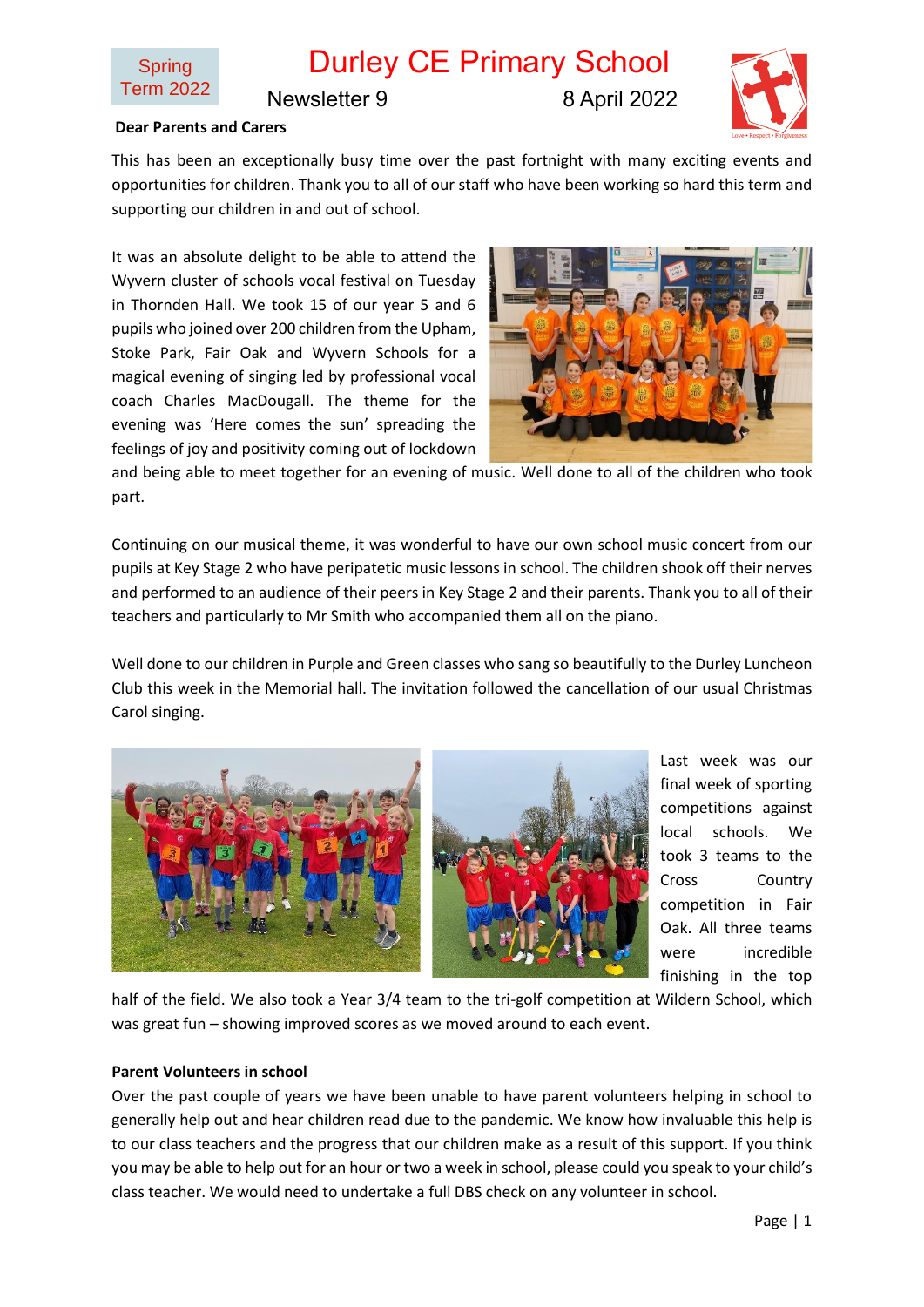## **Vaccine for 5-11 Year olds**

We are hearing that some of you have already booked for your child to have the new vaccine which is now available for all children age 5-11. The vaccine is a specially developed paediatric version for children. Parents are able to access the vaccine through vaccination centres, local pharmacies and GPs.

There has been an overwhelming response from parents who would like to vaccinate their children and teams across Hampshire and Isle of Wight are working hard to provide additional capacity. Parents are able to find their nearest vaccination site via the NHS website, by calling 119 or by calling the Hampshire and Isle of Wight COVID-19 helpline on 0300 561 0018 which can help find and book slots or direct you to your nearest walk-in.

New sites and vaccination slots are uploaded all the time so please check regularly.

# **Ice Cream Friday**

A reminder to you all that in the first week back after the Easter break, we have the very popular icecream Friday returning at **3:30pm on Friday 29 April,** regardless of the weather. Please complete the form and return it to the school office to order your ice cream/lolly by Tuesday 26 April but **pay at the ice cream stall on the day**.

# **School Lunches**

From Monday 25 April, the price of a school lunch will be increasing to **£2.60**. Please click on the link below for full details of the new menus starting in April.

<https://www.hants.gov.uk/educationandlearning/hc3s/education-catering/menu-primary>

# **Uniform**

This term we have seen an increase in the amount of unnamed uniform being left in classes and around school. In order that we can return cardigans and sweatshirts etc at the end of each day, please ensure that **all** uniform is clearly named.

## **School website**

We constantly update our school website which has a wealth of information for parents and visitors including all of our school policies, current school improvement plan, newsletters and curriculum we are delivering to the children. Please take time to browse through at your leisure.

## **Please note any additions or necessary changes to the diary dates.**

## **Diary Dates for the Summer Term 2022**

| <b>Monday 25 April</b> | 8:45am return to school after the Easter Break              |
|------------------------|-------------------------------------------------------------|
| Friday 29 April        | 3:30pm return of Ice Cream Friday on the school playground! |
| Monday 2 May           | <b>Bank Holiday</b>                                         |
| Monday 9 May           | <b>Y6 SAT's National Testing week</b>                       |
| $9 - 11$ May           | Year 3/4 residential trip to Beaulieu                       |
| Thursday 12 May        | 4:30-6:00pm DSA Family Bingo/Quiz evening with Pizza        |
| 16-20 May              | Year 5/6 residential visit to Isle of Wight                 |
| 16-20 May              | <b>Walk to School Week</b>                                  |
| <b>Tuesday 24 May</b>  | Photographer in school – class and whole school photo.      |
| Friday 27 May          | 3:30pm Ice Cream Friday on the school playground            |
|                        |                                                             |